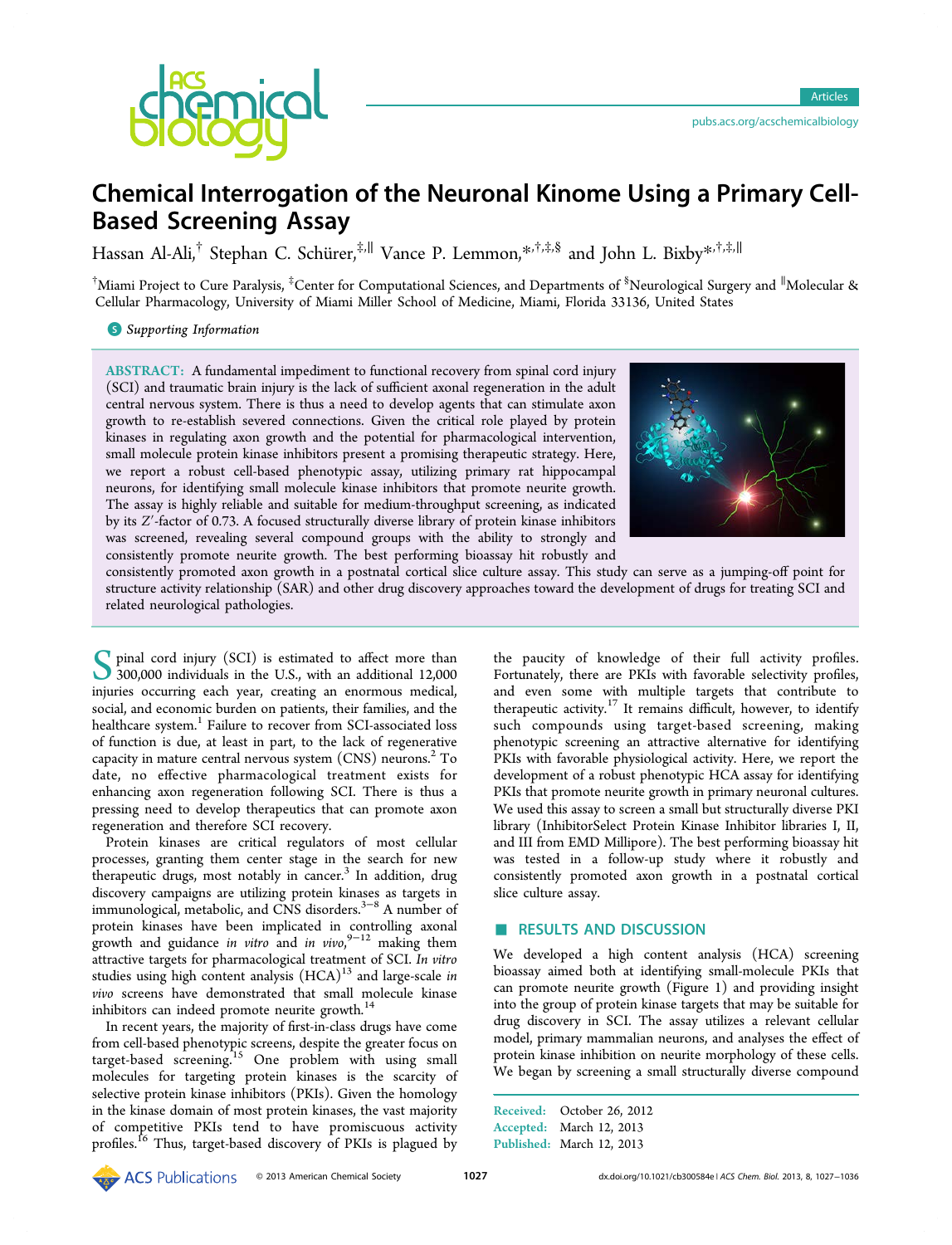<span id="page-1-0"></span>

Figure 1. High content analysis of neurons in culture. Neurons in 96-well plates immunostained for βIII-tubulin (cell bodies and neurites) and nuclei (Hoechst). (a) DMSO-treated control cells, (b) traced image of panel a, (c) test compound-treated cells, (d) traced image of panel c. The images were automatically analyzed by the Neuronal Profiling Bioapplication software to yield dozens of morphological measurements for each neuron in the well.

set comprising 240 verified small-molecule PKIs [\(Supplemen](#page-8-0)[tary Figure 1](#page-8-0)). Each compound was screened in duplicate at 6 different concentrations (6 nM, 32 nM, 160 nM, 800 nM, 4  $\mu$ M, and 20  $\mu$ M). Data were acquired using a Cellomics Arrayscan VTI platform after neurons were fixed and immunostained for  $\beta$ III-tubulin, allowing the acquisition of a readout of neurite morphology including length, count, and branching. Hits were defined as compounds that induced (at any of the tested concentrations) an average increase of neurite total length (NTL)  $\geq$  25% relative to DMSO control, at nontoxic concentrations, and with a Z-score >1.5 in each of two independent experiments. These criteria yielded a low false discovery rate of 7%, with an average  $Z'$ -factor<sup>[18](#page-8-0)</sup> of 0.73, indicating good reproducibility in independent screening experiments. Data points across the two screens had a Pearson coefficient  $(r^2)$  of 0.81. A validation screen performed one year later by independent personnel utilizing separate lots of all reagents (except PKI stocks) produced 87% agreement with the hits from the initial screen [\(Supplementary Table 1\)](#page-8-0), further highlighting the robustness of the assay.

Neurite total length (NTL) was chosen as a first-pass filter to capture various processes that increase neurite growth, including increases in neurite count (NC), neurite average length (NAL), and neurite branch-point average (NBA). The majority of kinase inhibitor (KI) hits appeared to increase NTL mostly by increasing NAL, as is indicated by the high correlation between these two parameters (Figure [2](#page-2-0)A). The correlation between NAL and NBA was not strong, suggesting that neurite branching (measured by NBA) relies on different signals than neurite extension (measured by NAL). The possibility that these correlations may reflect target bias in the EMD library cannot be discounted; screening of larger, more diverse KI libraries will be required to obtain a more comprehensive view of the interrelationships among these attributes and their susceptibility to pharmacological perturbation.

Bioassay activity clustering (Figure [2B](#page-2-0)) shows that certain compounds, such as ML-7 and Flt-3 inhibitor III, had a broad effect on multiple aspects of neurite growth, increasing NAL, NBA, and NC. Others (e.g., VEGF Receptor tyrosine kinase inhibitor II) appeared to have more isolated effects that strictly influenced neurite length.

Active Hits and Scaffolds. The InhibitorSelect library (I, II, and III) constitutes a collection of structurally diverse, wellcharacterized, cell-permeable, mostly ATP-competitive inhibitors of kinases. The compounds were selected on the basis of having known inhibitory activity toward 50 well studied protein kinases and were thus grouped in panels that are proposed to assist mechanistic studies of signaling pathways. Examples of

these pathways include the Akt/mTOR, EGFR, MAP Kinase, NF-κB, JAK/STAT, VEGF, Wnt, IGF, and p53 signaling pathways. Consequently, the number of structurally related compounds within the library is too small for structure activity relationship (SAR) analyses in the case of most hits. However, there exist several groups of compounds with multiple active hits in our bioassay. These are likely to represent series with good SAR potential and will be discussed below. The complete list of all screened compounds is provided in [Supplementary](#page-8-0) [Table 2](#page-8-0).

Isoquinolinyl Sulfonamides and ML-7. In addition to showing low toxicity, this class of compounds, together with their analogue ML-7, contains several compounds that were hits in our bioassay (Table [1](#page-3-0)). Compounds in this group exhibit inhibitory activity toward Rho kinase  $(ROCK)^{19}$  $(ROCK)^{19}$  $(ROCK)^{19}$  and include the drug Fasudil. Due to their effects on RhoA and/or myosin kinase, these compounds can modulate actin-myosin turnover and dynamics, two critical regulators of neurite growth.[20](#page-8-0)−[22](#page-8-0) ROCK has been shown to mediate inhibition of neurite growth on inhibitory substrates such as myelin and/or chondroitin sulfate proteoglycans both in vitro and in vivo,  $2^3$  and pharmacological inhibition or gene knockdown of ROCK restores normal neurite growth under growth inhibitory conditions.[12](#page-8-0),[24](#page-8-0) Moreover, treatment with a ROCK inhibitor, Y-27632, can induce CNS axon regeneration in vivo.<sup>[25](#page-8-0)</sup> Many ROCK inhibitors are isoform nonspecific; however, knockdown studies suggest that either ROCK1 or ROCK2 can mediate neurite growth inhibition.<sup>[12](#page-8-0)</sup> Of the five named ROCK inhibitors tested in this screen, four (Rho Kinase inhibitors I, II, IV, and V) induced sufficient neurite growth to qualify as hits. Rho Kinase inhibitor III, however, failed to induce neurite growth within the tested concentration range. This discrepancy may be explained by the fact that Rho Kinase inhibitor III has an  $IC_{50}$  of 25  $\mu$ M (higher than the highest tested concentration), while the other four all have  $IC_{50}$ 's in the nanomolar range. Interestingly, the more potent ROCK inhibitor, ROCK inhibitor V (IC<sub>50</sub> = 1.5 nM), had a lesser effect on promoting neurite growth than ROCK inhibitor IV  $(IC_{50} = 11.8 \text{ nM})$ , despite having comparable or higher predicted cell permeability. This may indicate that off-target effects of ROCK inhibitor IV contribute to the compound's ability to promote neurite growth. Alternatively, off-target inhibition in the low micromolar to submicromolar range of kinases such as Akt, by ROCK inhibitor  $V<sub>1</sub><sup>26</sup>$  $V<sub>1</sub><sup>26</sup>$  $V<sub>1</sub><sup>26</sup>$  may counteract its neurite growth-promoting activity. Studies have shown that Akt activity promotes, and may be required for, neurite elongation.[27](#page-8-0) This is not surprising, given that Akt is an upstream activator of mTOR, a positive regulator of neurite growth.<sup>[11](#page-8-0),[28,29](#page-9-0)</sup>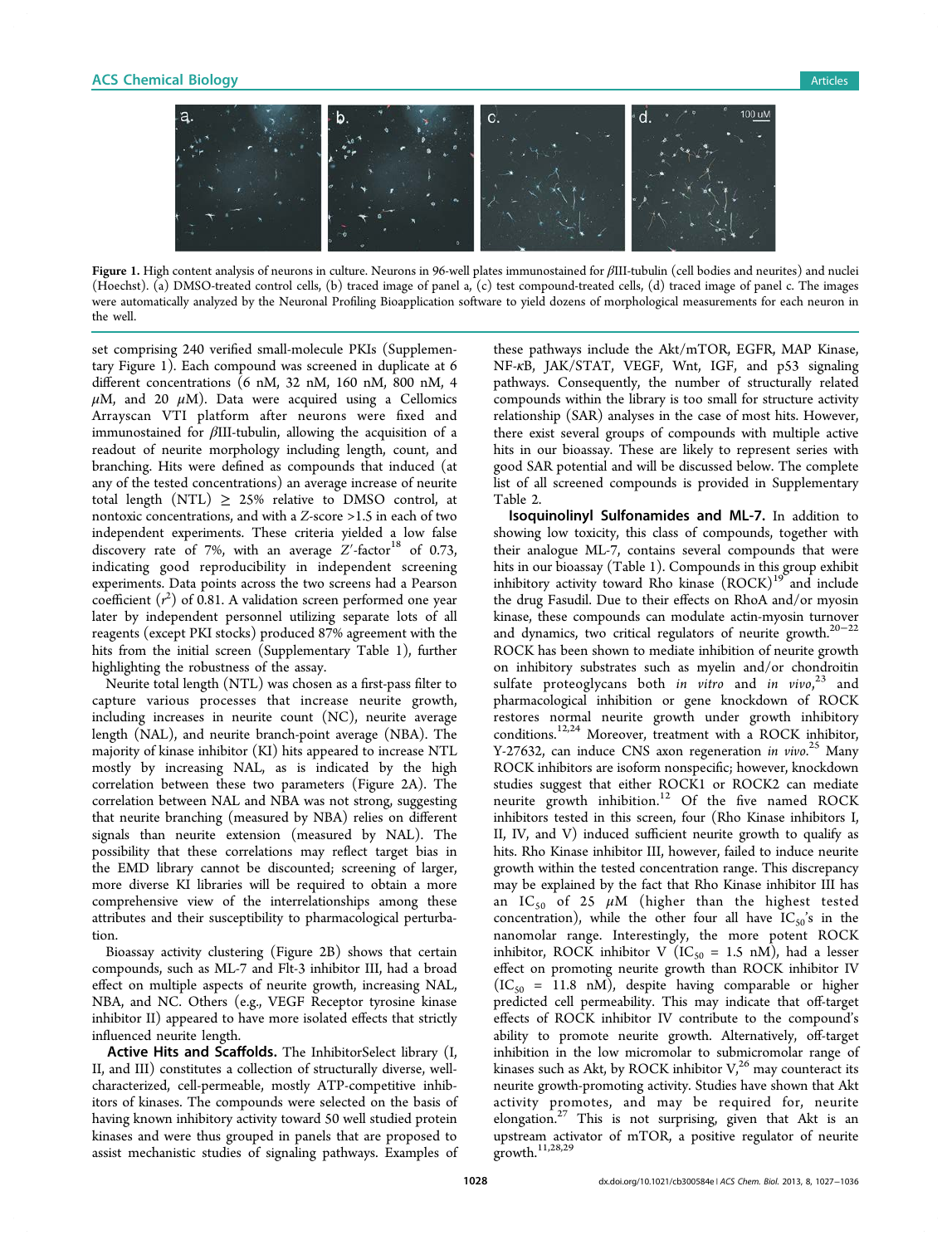<span id="page-2-0"></span>

Figure 2. Effects of hit compounds on distinct neurite parameters. (a) The Pearson correlation coefficient  $(r^2)$  was calculated for each pair of neurite features using the data obtained for each hit KI at the concentration at which maximum neurite total length (NTL) was observed. (b) The effects (% change from control) of KI hits on NTL, NAL, NBA, and NC are shown at the concentrations at which maximal effect on NTL was observed for each compound. Clustering was performed in MATLAB using a Euclidean metric in the KI dimension and a correlation metric in the neurite feature dimension. Activity clustering shows that certain compounds, such as ML-7 and Flt-3 inhibitor III, increased multiple aspects of neurite growth, while others, such as VEGF Receptor tyrosine kinase inhibitor II, appeared to have more isolated effects on neurite length.

The isoquinoline 5-sulfonyl analogue ML-7 had the most pronounced effect on neurite length increase. Neurite length in ML-7 treated cells almost tripled in comparison to controls, with an  $EC_{50}$  of about 74 nM. There is currently no information on the activity of ML-7 toward ROCK, although multiple accounts suggest that ROCK is not a target of ML-7.<sup>[30](#page-9-0)</sup> Moreover, ML-7's maximum effective concentration in our bioassay is orders of magnitude lower than that of ROCK inhibitor IV, suggesting a distinct mechanism of action that is less likely to be related to ROCK inhibition, and more likely to be associated with a specific target of ML-7. MLCK, the

primary target of ML-7, has been shown to play an important role in controlling growth cone dynamics and axon growth. In fact, MLCK and ROCK each appear to inhibit neurite growth, at least in part, by controlling phosphorylation of myosin light chain (MLC).<sup>[31](#page-9-0)</sup> MLCK phosphorylates MLC, while ROCK inhibits the phosphatase that reverses the phosphorylation, with both events leading to neurite growth inhibition.

Bisindolylmaleimides. Bisindolylmaleimides are potent inhibitors of protein kinase C (PKC). PKC has been implicated in mediating inhibitory signaling by chondroitin sulfate proteoglycans (CSPGs), and inhibition of PKC activity promoted axon regeneration in a rat spinal cord injury model.[32](#page-9-0) Paradoxically, PKC has previously been shown to play a positive role in neurite growth.[33](#page-9-0) The disparity in PKC's involvement is likely to be due to different isoforms or paralogs operating within distinct signaling contexts. Expectedly, bisindolylmaleimides exhibit differential activity toward differ-ent PKC isoforms.<sup>[19](#page-8-0)</sup> Additionally, they are known to be inhibitors of glycogen synthase kinase-3 activity, another effector of neurite growth.<sup>[11](#page-8-0)</sup> Activity profiling shows that Binsindolylmaleimide I has inhibitory activity toward ribosomal S6 kinases (RSKs). RSKs belong to the family of AGC kinases and have been shown to negatively regulate axon growth in motoneurons.<sup>[34](#page-9-0)</sup> Compared to bisindolylmaleimide IV, bisindolylmaleimide I and Gö 6983 show higher activity toward PKC, GSK, and RSK,<sup>[19](#page-8-0)</sup> which might explain why bisindolylmaleimide IV failed to produce a hit in our bioassay (Table [2](#page-3-0)).

Anilinoquinazolines. 4-Anilinoquinazoles constitute an important class of ATP-competitive tyrosine kinase inhibitors. Substitution with a bulky analogue at the 4′-position of the anilino group has been shown to make a compound both ATP competitive and peptide competitive. This is due to steric clash between the bulky group and the substrate tyrosine residue. Indeed, these compounds show inhibitory activity toward ABL1/2, ACK1, BRK, c-MER, c-SRC, LYN, EGFR, ERBB2, ERBB4, FGR, and FLT3 protein tyrosine kinases and some serine/threonine kinases such as STK10 and MNK2.<sup>[19](#page-8-0)</sup> Several studies have implicated protein tyrosine kinases in regulating axon growth, $12,35$  $12,35$  and it has long been known that protein tyrosine kinase inhibitors can promote axon growth.<sup>[35](#page-9-0)</sup> An siRNA knockdown screen using cerebellar granule neurons associated downregulation of ERBB2, FGR, and FLT3 with reduced neurite growth, while downregulation of EGFR was associated with improved growth over inhibitory substrate.<sup>[12](#page-8-0)</sup> Src kinase inhibitor I shows the highest activity toward HCK,<sup>[19](#page-8-0)</sup> whose knockdown was also associated with improved neurite growth.[12](#page-8-0) Multiple compounds within this group show a marginal effect on neurite growth-promotion, but only two, Src Kinase Inhibitor I and Compound 56, pass the hit classification filter (Table [3\)](#page-4-0).

Diaminopurines. The InhibitorSelect library contains 15 compounds possessing the 2,6-diamino-purine framework, most of which are substituted at the 2, 6, and 9 positions (Table [4\)](#page-4-0). Many of these compounds are CDK inhibitors and show activity toward CDK1, CDK2, CDK3, and CDK5.<sup>[19](#page-8-0)</sup> In this group, Olomoucine II displays increased potency toward CDK1/B (IC<sub>50</sub> = 20 nM) compared to Roscovitine (IC<sub>50</sub> = 450 nM) or Bohemine (IC<sub>50</sub> = 1.1  $\mu$ M). Interestingly, Olomoucine II exhibited lower cytotoxicity in primary hippocampal neurons than was observed in various cancer cell lines, possibly because primary neurons are nondividing. It is currently unclear whether these compounds promote neurite growth in hippocampal neurons by directly inhibiting CDK activity. Enzymatic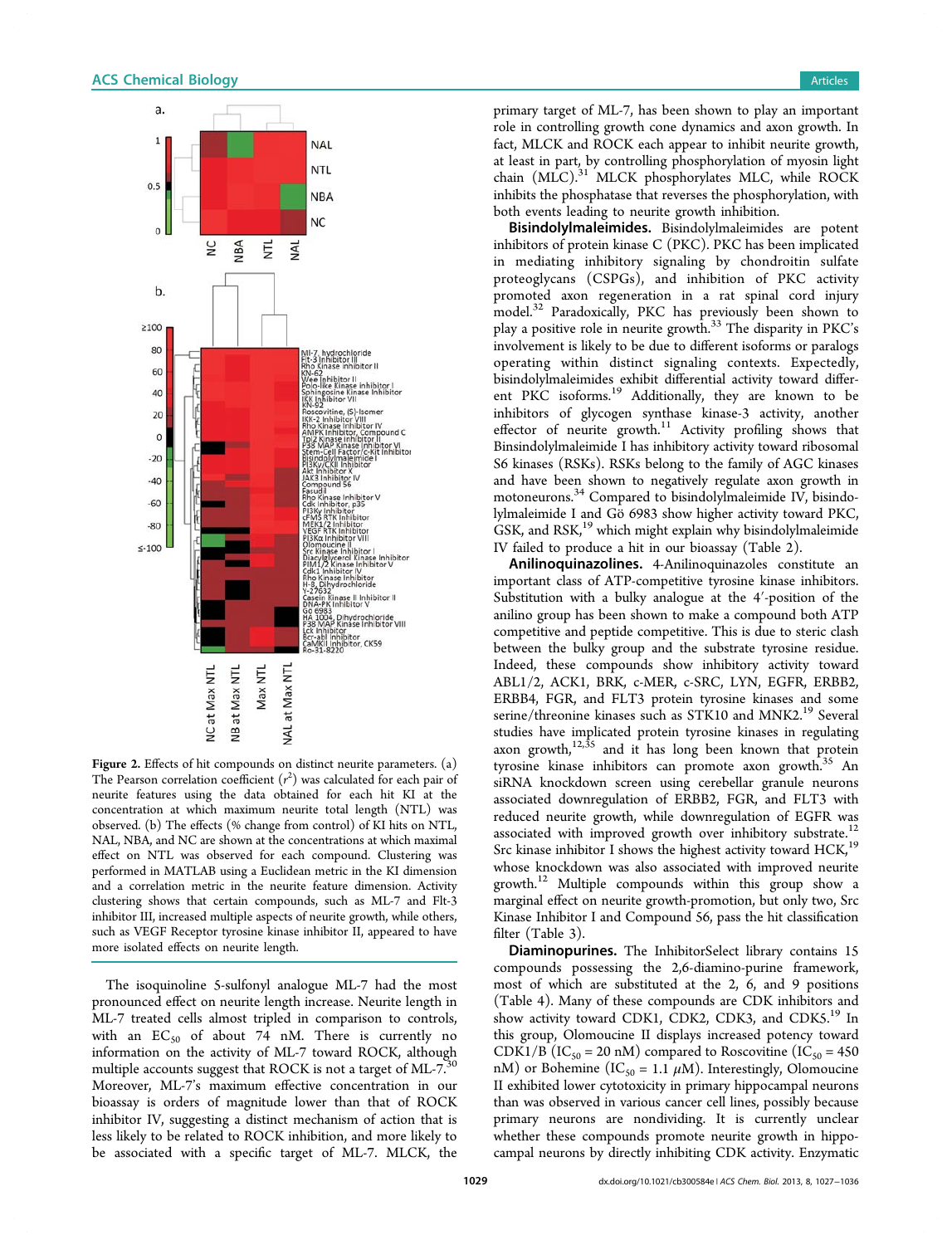## <span id="page-3-0"></span>Table 1. Isoquinolinyl Sulfonamides and ML-7



## Table 2. Bisindolylmaleimides



profiling shows that the compounds also have inhibitory activity toward various protein tyrosine kinases, such as SRC, FYN, and FLT3.[19](#page-8-0)

Effect of PKI Hits on the Activation of Neurite Growth Signaling Markers. Cell signaling pathways constitute complex, robust, and often redundant networks. Protein kinases regulate the operation of multiple effectors in various signaling pathways to control neurite growth and axon regenera $t$ <sup>1</sup>  $^{100}$ ,  $t^{9,10,12}$  $t^{9,10,12}$  $t^{9,10,12}$  $t^{9,10,12}$  $t^{9,10,12}$  It is thus possible that the various PKI hits affect neurite growth by modulating different signaling pathways in distinct manners. To examine this, we probed the phosphorylation status of six downstream effectors of signaling pathways previously associated with neurite growth or inhibition  $($ [Supplementary Figure 2](#page-8-0)): ribosomal RPS6, $^{11}$  $^{11}$  $^{11}$  GSK3 $\beta$ , $^{36}$  $^{36}$  $^{36}$ Cofilin-1,<sup>[37](#page-9-0)</sup> NF<sub>K</sub>-B<sub>2</sub><sup>[38](#page-9-0)</sup> c-Jun,<sup>[39](#page-9-0)</sup> and P42/44 MAPK.<sup>[11](#page-8-0)</sup> Relevant phosphorylation sites were probed by Western blotting following treatment of HEK293T cells with 12 of our PKI hits. The 12 compounds were selected to represent the different scaffolds of the most active PKI hits (Figure [3\)](#page-5-0).

As shown in Figure [4](#page-6-0), the tested PKIs affect the phosphorylation of the various markers both positively and negatively. Hierarchical clustering demonstrates the presence of broad similarities in behavior among some of the PKIs,

suggesting commonalities of signal pathway perturbation. As predicted, however, there is no denominating fingerprint for all growth stimulators. A follow-up study is necessary to analyze the mechanisms of action of these hits and explore the potential for improving neurite growth by simultaneously targeting multiple growth-inhibitory kinases.

Non-protein Kinase Inhibitors. The screened library also contained a small number of non-protein kinase inhibitors, some of which were able to consistently promote neurite growth in our bioassay. Several PI3K inhibitors showed neurite growth-promoting activity. Interestingly, several PI3K inhibitors were able to promote neurite growth despite having unrelated structures, providing convergent lines of evidence for a direct role for PI3K, or a homologous kinase, in influencing neurite length. Some of these inhibitors show isoform selectivity toward PI3K $\alpha$ , PI3K $\beta$ , and PI3K $\gamma$ , though there does not seem to be any clear preference for inhibition of either isoform in neurite growth-promotion. PI3K is an upstream effector of the Akt/mTOR pathway, which appears to be intimately associated with axon growth and regeneration. However, previous reports suggest that PI3K activity is a positive regulator of neurite growth.<sup>[11](#page-8-0),[28](#page-9-0)</sup> As expected, treatment with selective mTOR inhibitors inhibited neurite growth in our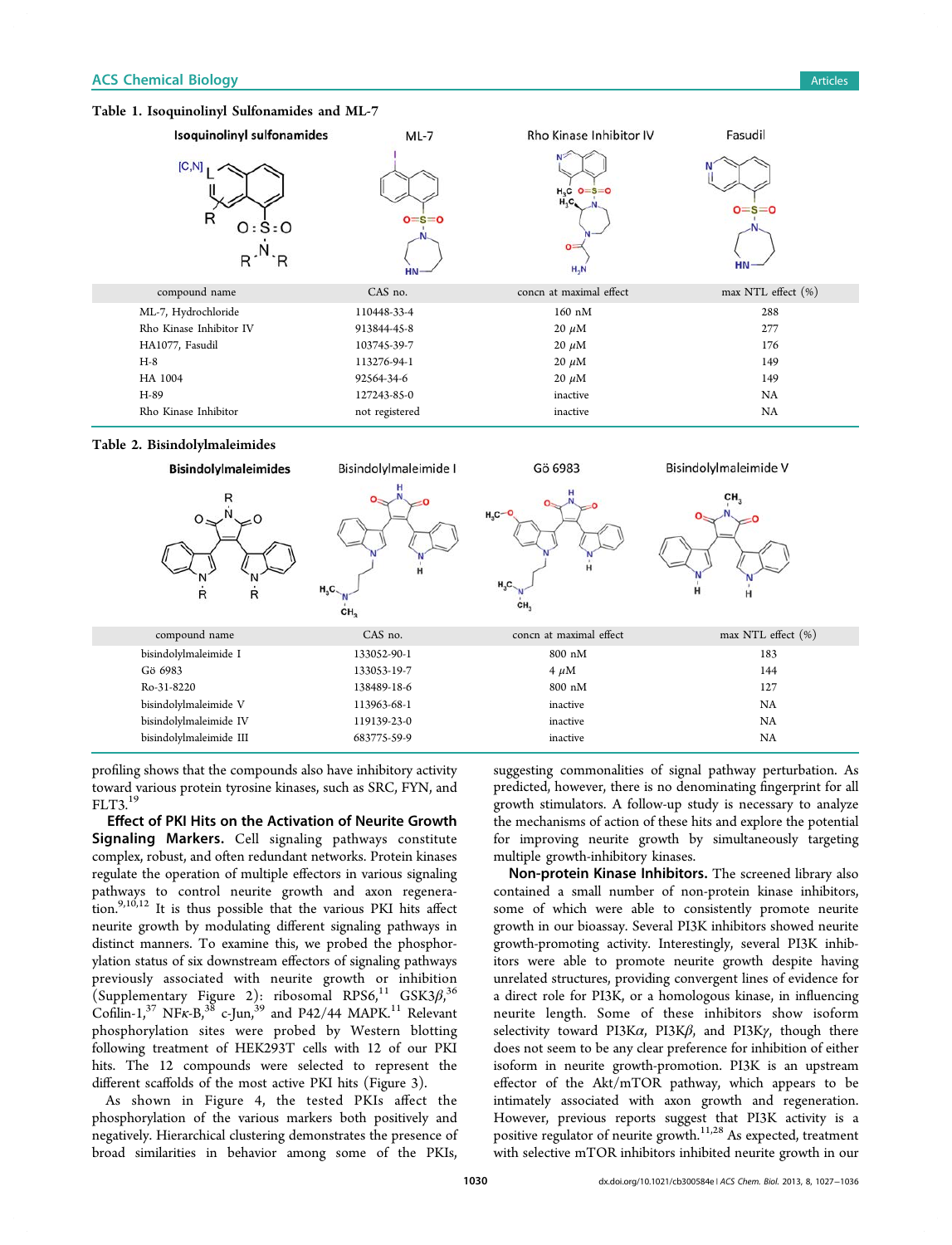## <span id="page-4-0"></span>Table 3. Anilinoquinazolines



assay (data not shown). The growth promoting activity of the PI3K inhibitors may therefore be due to unintended targets. PI3Ks are members of the PI3/PI4-kinase family, which includes mTOR, DNA-PK, ATM, ATR, and PI4K. Structural similarity among these kinases can lead to promiscuity among PI3K inhibitors. Interestingly, an inhibitor of another member of this family, DNA-PK Inhibitor V, was also found to induce neurite growth, albeit weakly and at the highest tested concentration. It is also possible that the off-target effect is mediated by kinases unrelated to the PI3/PI4-kinase family. For

example, PI3-K $\gamma$  inhibitor also inhibits MUSK,<sup>[19](#page-8-0)</sup> a tyrosine receptor kinase shown to be involved in inhibiting neurite growth.[40](#page-9-0)

Another non-protein kinase inhibitor that was able to promote neurite growth is Sphingosine Kinase Inhibitor. In a comprehensive activity profiling panel, this compound showed no activity toward any of 250 assayed protein kinases,<sup>[19](#page-8-0)</sup> highlighting its unusual specificity. Sphingolipids serve as important second messengers in multiple cellular events ranging from growth to survival and differentiation.<sup>[41](#page-9-0)</sup> Recently,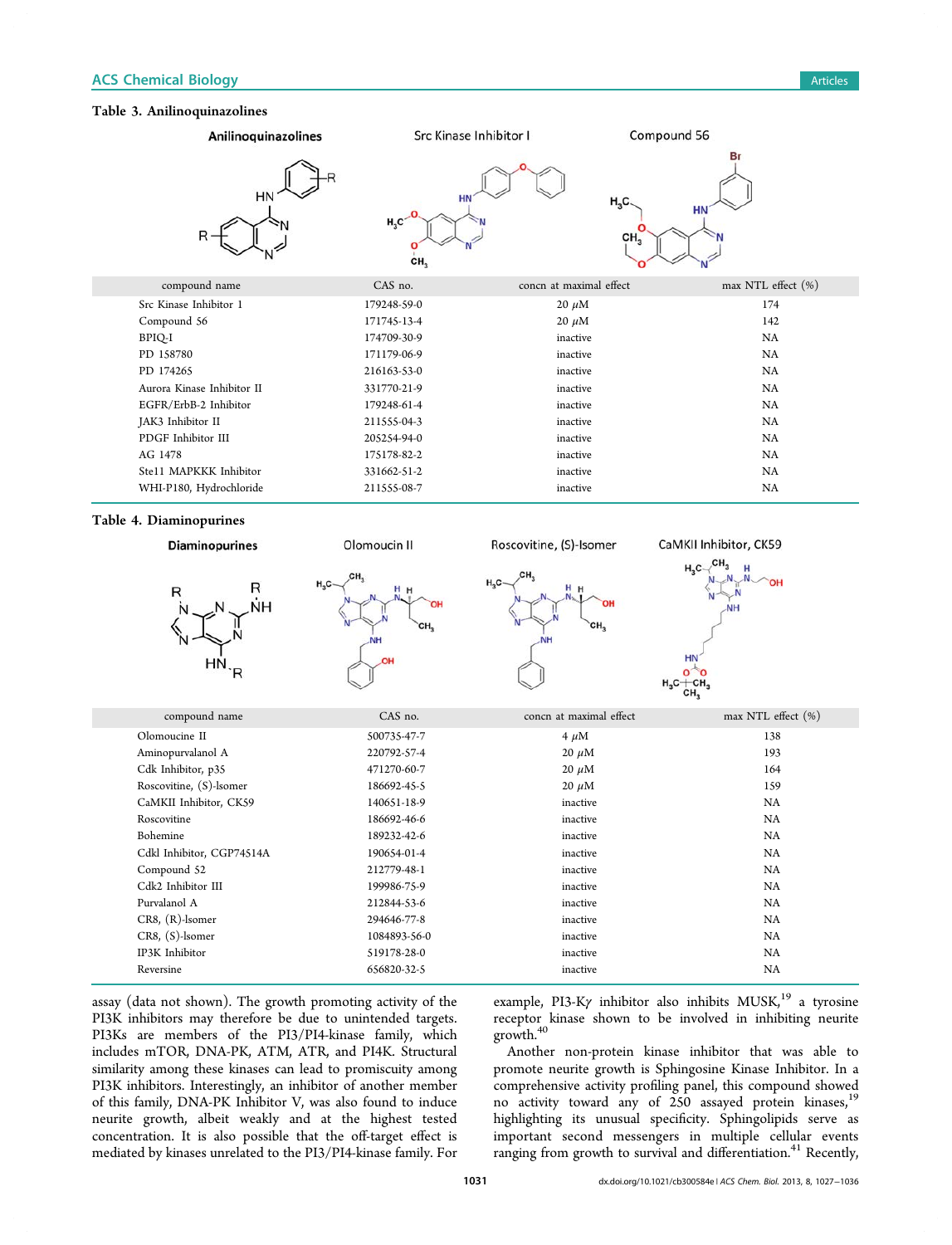## <span id="page-5-0"></span>**ACS Chemical Biology Articles Articles Articles Articles Articles Articles Articles Articles Articles**



Figure 3. 12 PKI hits representing different scaffolds and structures: (a) Bcr-abl Inhibitor, (b) bisindolylmaleimide I, (c) Compound 56, (d) Flt-3 Inhibitor III, (e) Lck Inhibitor, (f) Rho Kinase Inhibitor IV, (g) IKK Inhibitor VII, (h) Src Kinase Inhibitor I, (i) Tpl2 Kinase Inhibitor II, (j) AMPK inhibitor, (k) ML-7, and (l) Olomoucine II.

sphingosine-1-phosphate (S1P) has been shown to play a role in neuronal differentiation and neurite growth.<sup>[42](#page-9-0)</sup> Extracellular S1P negatively influences axon growth and induces retraction, possibly via a Rho-dependent mechanism.[43](#page-9-0) It is unclear whether Sphingosine Kinase Inhibitor is promoting neurite growth by limiting extracellular levels of S1P or by indirectly influencing related pathways via alterations in endogenous levels of sphingosine or downstream metabolites such as ceramide.

Bioassay Hit Promotes Axon Growth in Postnatal Cortical Neurons. To test whether a hit PKI identified in our cell-based bioassay can promote axon growth in an environment that better recapitulates CNS conditions, we investigated the neurite growth activity of ML-7, our best performing bioassay hit, in organotypic slice cultures.<sup>[44](#page-9-0)</sup> This cortical slice assay can be used as a secondary screen to identify promising hits before proceeding to in vivo testing. Bilateral slices of P5 cortices were labeled with AAV8 viral particles expressing EGFP (AAV8-EGFP), then transected (after 8 DIV) at the midline, and cultured in apposition to an unlabeled contralateral half slice (Figure [5](#page-7-0)a). Paired slices received either ML-7 (10  $\mu$ M) or DMSO alone in their culture media and were incubated for 7 days to allow labeled axons to grow into the juxtaposed contralateral slice. After fixation, confocal microscopy was used to image a strip of the unlabeled slice 1 mm

away from the apposition site, and confocal images were stacked and combined into a single image for quantification. Automated tracing was performed using the neurite detection algorithm developed by Wu et al.<sup>[45](#page-9-0)</sup> as implemented in MatLab (Figure [5a](#page-7-0)−c). Treatment with ML-7 induced a visible increase in the number of labeled axons crossing into the unlabeled slice (Figure [5b](#page-7-0)), and quantification revealed that, compared to a DMSO control, slices receiving ML-7 had significantly more crossed axons (Figure [5](#page-7-0)d). It is thus possible to identify with our PKI screen compounds that promote axon growth in an organotypic context.

Potential for Targeted Drug Discovery. We identified over 40 kinase inhibitors that were able to cross the hit classification threshold, and a number of scaffolds that were enriched within active compounds [\(Supplementary Table 3\)](#page-8-0). While the exact mechanisms of action of these compounds and their corresponding targets remain to be elucidated, this study provides an informative starting point for the development of PKIs with better neurite growth-promotion activity and toxicity profiles. Several kinases are potential targets for growth promoting PKIs based on their frequency and extent of inhibition by PKI hits in our screen ([Supplementary Table 3](#page-8-0) and ref [19\)](#page-8-0). These include ROCKs, PKCs, CDKs, and RSKs. Knockdown studies using shRNA will elucidate which of these kinases, when downregulated, can lead to increased neurite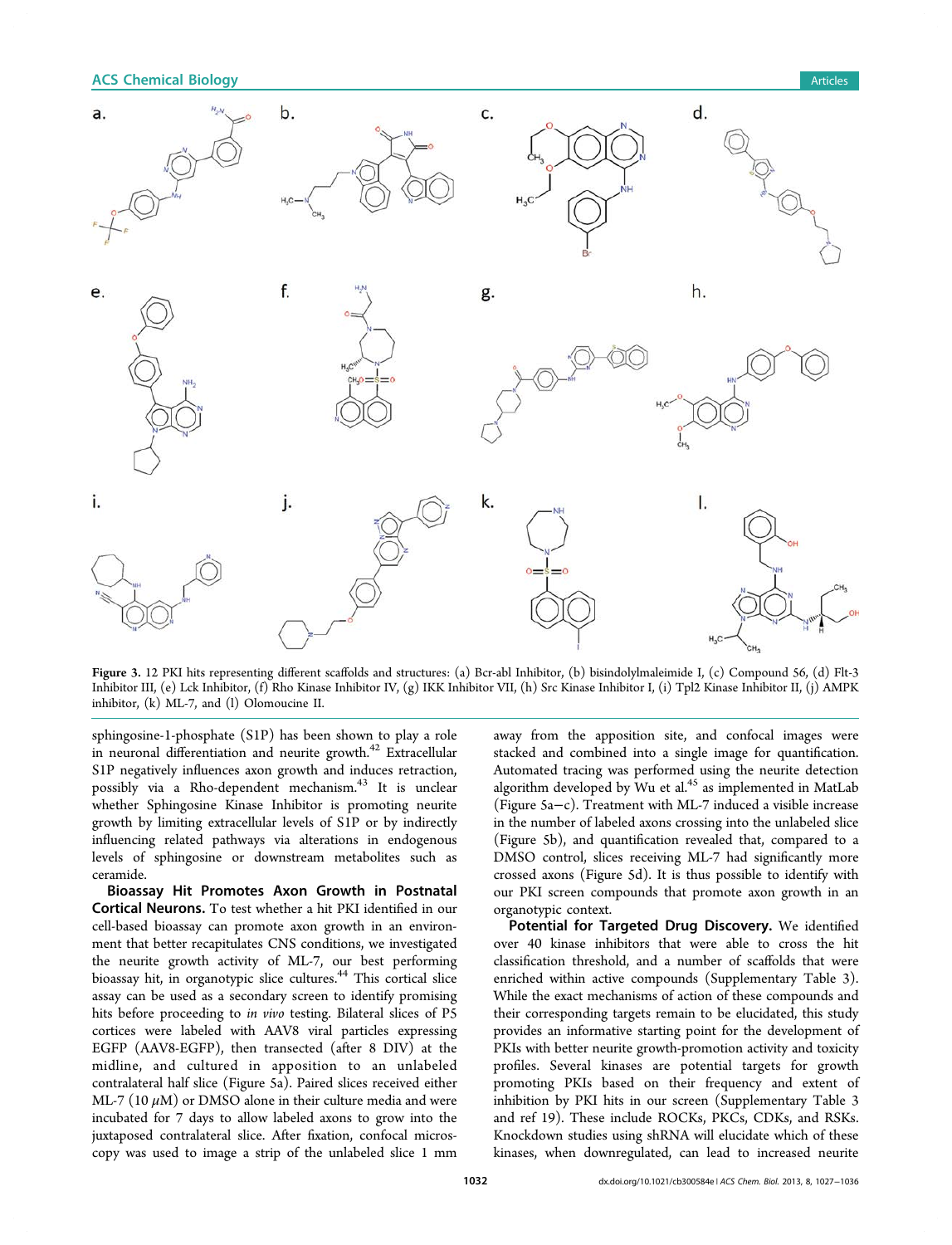## <span id="page-6-0"></span>**ACS Chemical Biology Articles Articles Articles Articles Articles Articles**



Figure 4. Densitometric analysis of phosphorylation by Western blotting: Phosphorylation of indicated markers was analyzed by Western blotting in HEK 293T cells treated with 12 different PKI hits for 3 h. Each colored block represents the change of phosphorylation, where black means no change, red means increased phosphorylation, and green means decreased phosphorylation (values are averaged over three independent experiments). Hierarchical clustering was performed in MatLab using a Euclidean metric. A sample blot is included for total S6 ( $\alpha$ -S6) and phospho-S6 ( $\alpha$ -pS6): (1) Bcr-abl inhibitor, (2) bisindolylmaleimide I, (3) Compound 56, (4) Flt-3 inhibitor III, (5) Lck inhibitor, (6) ROCK inhibitor IV, (7) Src Kinase inhibitor I, (8) AMPK inhibitor, Compound C, (9) IKK inhibitor VII, (10) ML-7, Hydrochloride, (11) Olomoucine II, (12) Tpl2 Kinase inhibitor II, (13 and 14) DMSO (solvent). Representative Western blots for all markers are provided in [Supplementary Figure 3](#page-8-0).

growth and can help validate specific isoforms as potential drug targets for alleviating regenerative failure in the injured spinal cord.

This study serves as a proof of principle that a phenotypic screen of PKIs, in combination with knowledge of the activities of these compounds on cellular protein kinases, can be used to identify suitable drug targets. Additional screening of larger libraries spanning more chemical space and with better kinome coverage, along with comprehensive kinase activity profiling of hit and some non-hit PKIs, will lead to more accurate identification of target (as well as anti-target) kinases.

## ■ METHODS

Poly-D-lysine (P7886-500MG) was purchased from Sigma Aldrich (St. Louis, MO). Mouse anti-βIII-tubulin antibody was prepared inhouse,<sup>46</sup> and Alexa Fluor 488 cross-linked goat anti-mouse antibody (A11029) was purchased from Life Technologies (Gaithersburg, MD). Primary antibodies  $\alpha$ -S6 (2317),  $\alpha$ -GSK3 $\beta$  (9832),  $\alpha$ -cJun (3270),  $\alpha$ -Cofilin-1 (5175), α-P42/44 MAPK (9107), α-NF-κB (6956), αpSer240/244 S6 (2215), α-pSer9 GSK3β (5558), α-pSer73 c-Jun (2315), α-pThr202/Tyr204 P42/44 MAPK (4370), and α-pSer276 NF-κB (3031) were purchased from Cell Signaling (Danvers, MA), and α-pSer3 Cofilin-1 (sc-271923) was purchased from Santa Cruz Biotechnology (Santa Cruz, CA). Secondary antibodies  $\alpha$ -mouse-[IR800] (926-32210) and  $\alpha$ -mouse-[IR680] (926-32220) were purchased from LiCor, while  $\alpha$ -rabbit-[IR800] (611-732-127) and  $\alpha$ rabbit-[IR680] (611-130-002) were purchased from Rockland (Gilbertsville, PA). Hippocampal tissue was incubated in HibernateE from BrainBits (Springfield, IL), supplemented with NeuroCult SM1

(05711) from StemCell Technologies (Vancouver, Canada). Cells were cultured in NbActive4 media from BrainBits. InhibitorSelect Protein Kinase Inhibitor libraries I, II, and III (approximately 240 compounds) were purchased from EMD Millipore (Billerica, MA). All other reagents were purchased from Life Technologies.

Screening Assay. We have developed a HCA screening assay for identifying PKIs that promote neurite growth in primary neuronal cultures. The assay utilizes dissociated rat hippocampal neurons, obtained from rat embryos (E18) as previously described.[10](#page-8-0) Dissociated cells were immediately seeded in 96-well plates (previously coated overnight with PDL at 0.5 mg  $mL^{-1}$  in HBSS and washed 5 times with PBS) at 1000 cells per well in 150  $\mu$ L of NbActive4 and allowed to adhere for 2 h before PKI treatment. Treatment wells (duplicates) received compounds, prepared in DMSO, at final concentrations of 6 nM, 32 nM, 160 nM, 800 nM, 4  $\mu$ M, and 20  $\mu$ M. Control wells (12 per plate) received DMSO solvent. The maximum final concentration of DMSO in control and treatment wells was 0.2% v/v. DMSO at this concentration had no effect on any of the investigated neuronal parameters (data not shown). Cells were incubated with PKIs for 48 h, after which the plates were fixed with 4% paraformaldehyde/4% sucrose in PBS at RT for 30−45 min, rinsed with PBS, and stained for βIII-tubulin and nuclei (Hoechst dye).

Imaging and Tracing. Plates were imaged using a Cellomics ArrayScan VTI in 2 different channels for nuclear staining (Hoechst) and cell body/neurite staining (βIII-tubulin). Nine fields per well were imaged with a 5X objective and automatically traced by the Neuronal Profiling Bioapplication version 3.5. Between 200 and 400 cells were measured per condition.

Data Acquisition and Analysis. Raw data were managed by the Cellomics Store, which consists of an SQL database and a networkattached fileserver (HP). Data for all traced cells and the values for all the catalogued attributes (total neurite length, cell body shape, cell body size, nuclear intensity, etc) were exported from the SQL server in spreadsheet format. Subsequent data processing was automated in MatLab. Several filters were applied to eliminate artifacts from entries using empirically determined cutoffs. For example, a minimum total neurite length of 10 μm was set for detected cells, to avoid inclusion of dead cells and debris when calculating total average neurite length. Additional filters include attributes for cell body size (<1800  $\mu$ m<sup>2</sup>), number of neurite branches (<24), and maximum neurite length without branches (<800  $\mu$ m). After all filters were applied, the remaining objects constituted valid neurons. Processed data from valid neurons were finally analyzed to detect neurite growth-promoters. These were defined as compounds that induced an average relative increase of neurite total length (NTL) of 25% or higher, at nontoxic concentrations, in 2 independent experiments and with a Z score >1.5 in both experiments. The assay  $Z'$ -factor<sup>[18](#page-8-0)</sup> was calculated using ML-7 as a control for neurite growth promotion and Torin-2 as a control for neurite growth inhibition.

Toxicity Assessment. To distinguish live cells (with larger dimly stained nuclei) from dead cells (with smaller brightly stained condensed nuclei), the 2D plot of nuclear total intensity versus nuclear total area of the traced cells within each plate was fitted to a two-component Gaussian mixture distribution. Viability in each well was computed as the fraction of live cells over the total cell count. For each culture plate, the viability in each well  $(x_t)$  was transformed into change relative to the median of the pool  $(x_c)$  of DMSO control wells  $(rx = (x_t - x_c)/x_c)$ . The standard deviation  $(sd_c)$  of the pool of the DMSO controls (12 wells per plate) was used to transform relative changes into Z scores ( $Z = x_t - x_c/sd_c$ ). A treatment condition was considered toxic if it caused viability to fall below 60% with Z score < −3 in the two independent screens.

Western Blot Analysis of Phosphorylation of Neurite Growth Signaling Markers. HEK293T cells were cultured in DMEM (Gibco) medium containing 10% FBS and supplemented with penicillin/streptomycin. Cells were split into 3 cultures and propagated for 1 day before treatment with PKIs. Cells were seeded into 24-well plates at  $0.25 \times 10^6$  cells per well in 0.5 mL of medium. PKI stock solutions (10 mM in DMSO) were diluted in cell culture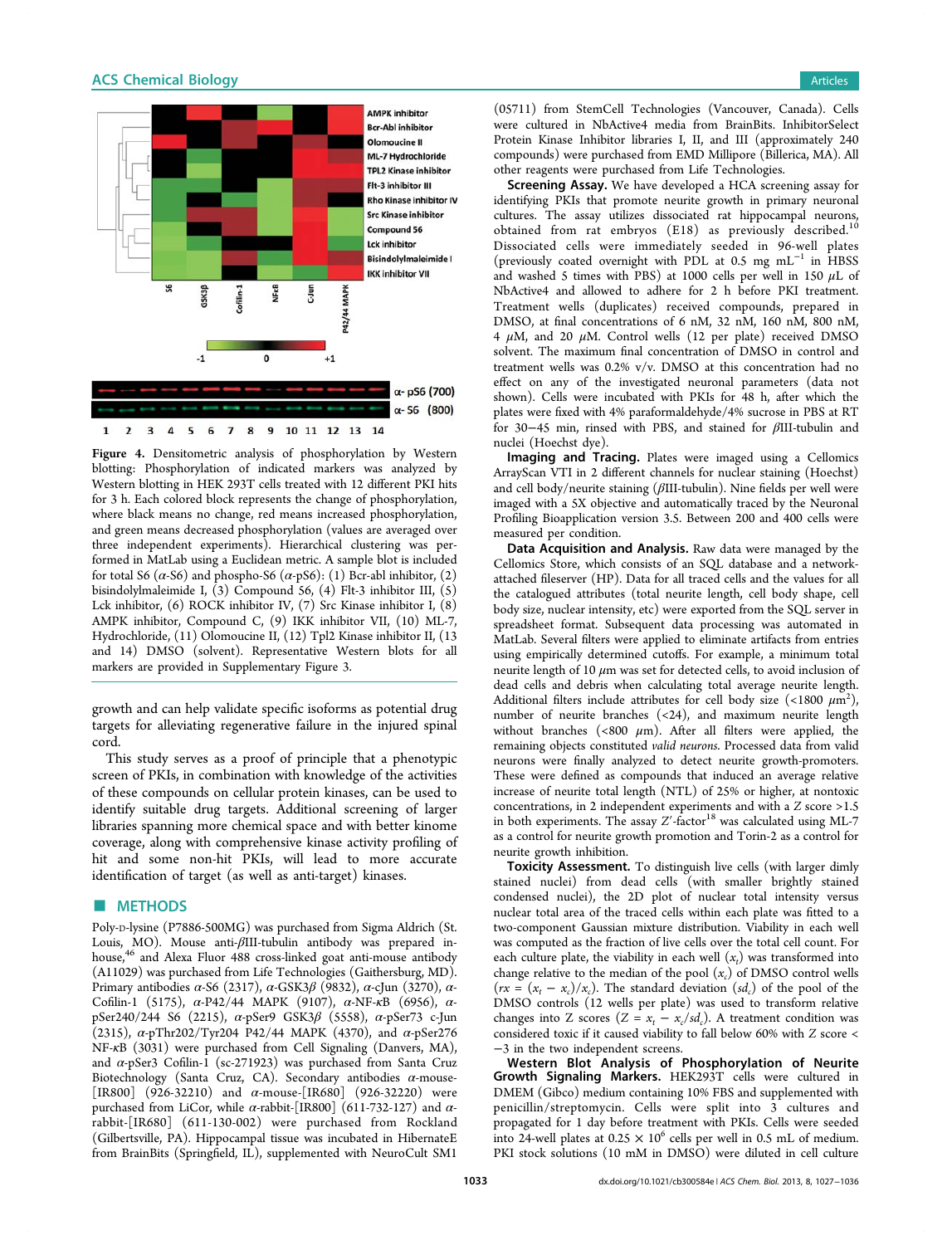<span id="page-7-0"></span>

Figure 5. ML-7 promotes axon growth in transected cortical slice cultures. (a) Bilateral cortical slices connected by the corpus callosum were prepared from P5 rats and treated with viral particles encoding eGFP. After 8 DIV, the hemispheres were separated, paired with unlabeled P5 recipient tissue, and treated with ML-7 (10  $\mu$ M) or DMSO (control). Axon growth was evaluated 7 days later at a distance of 1 mm from the pairing interface. (b) Confocal Z stack of image strips obtained from a slice that received DMSO and a slice that received ML-7. (c) Sample of traced image using automated tracing implemented in MatLab (top: confocal image, bottom: gray scale version of confocal image with superimposition of traced axons in red). (d) Three replicate slices from two experiments were analyzed. \*\*\*P < 0.01, paired t test, mean  $\pm$  SEM.

medium to a final concentration of 10  $\mu$ M. Each well received 0.5 mL of the corresponding PKI solution, bringing the final concentration to  $5 \mu$ M. Control wells received the corresponding volume of DMSO (0.05%) alone. Each plate contained two DMSO control wells. Three hours following administration of compounds, the medium was aspirated and cells were washed once with PBS. The monolayer was then scraped into 250  $\mu$ L of hot SDS loading buffer (preheated in a boiling water bath) containing protease and phosphatase inhibitors. Samples were immediately placed in a heat block and kept at 95 °C for 10 min. Finally, samples were cooled on ice and then stored at −80 °C until needed (no longer than 2 weeks). Analytical SDS-PAGE was performed using precast NuPAGE Novex 4−12% Bis-Tris 15-well gels (Invitrogen) run at 150 V (constant) in MOPS running buffer for 1 h or until the tracking dye reached the bottom of the slab. Protein was transferred from the gel to a nitrocellulose membrane in a wet transfer apparatus using 25 mM sodium bicarbonate as transferring solution. Membranes were blocked with Odyssey blocking buffer for at least 1 hour and then incubated overnight in primary antibody solution (1:1 PBS, Odyssey blocking buffer with 0.1% Tween-20) at 4 °C on a shaker. Membranes were washed 3x in PBS-Tween-20 (10 min washes) and incubated in secondary antibody solution (secondary antibodies in 1:1 PBS, Odyssey blocking buffer with 0.1% Tween-20 and 0.02% SDS) at RT for 2 h with shaking. 800-IR-dye conjugated secondary antibodies were used to develop total protein bands, and 680-IR-dye conjugated secondary antibodies were used to develop phosphorylated protein bands. Finally, membranes were washed 5x in PBS Tween-20 (10 min washes). Blots were scanned using an Odyssey system. Relative change in phosphorylation in response to treatment was computed as

| change in phosphorylation $=$ | normalized sample 700 signal  |
|-------------------------------|-------------------------------|
|                               | normalized sample 800 signal  |
|                               | normalized control 700 signal |
|                               | normalized control 800 signal |

Calculated values were averaged over the 3 replicates, and statistical analysis was performed using GraphPad Prism. Clustering of marker

phosphorylation profiles was performed in MatLab using a Euclidean metric.

EMD Library Kinase Annotation. Chemical structures of the EMD kinase inhibitor library were standardized using an in-house protocol implemented in Pipeline Pilot (Accelrys). Salts/addends and duplicate fragments were removed (using an in-house salt library) so that each structure consisted of only one fragment. Stereochemistry and charges were standardized; the structures were then ionized at pH = 7.4 and tautomers were canonicalized.

The Kinase Knowledge Base (KKB, Eidogen-Sertanty, kinasedata. com, Q4 2009) was used to annotate compounds in the EMD library. Structures and data were processed as previously described.<sup>[47](#page-9-0)</sup> Briefly, structures were standardized using the same Pipeline Pilot in-house protocol as above. From the assay experiments captured in KKB only data from biochemical assays (enzymatic assays, performed with purified protein) of human species were kept and mutant kinase targets were excluded. Only high-quality concentration−response end points (e.g.,  $IC_{50}$ ,  $K_i$ ) were used. Kinase activities were transformed into p-values (i.e.,  $pIC_{50} = -log_{10} [IC_{50}]$  in molar concentration). Kinase targets were standardized based on Entrez Gene IDs. Data were aggregated (using median) first within each assay protocol (experiment) and then across protocols by unique structures and kinase targets. The aggregated kinase concentration−response activity data were then mapped to the EMD library based on unique chemical structures.

Cortical Slice Culture. Slice cultures were prepared as previously described.<sup>[44](#page-9-0)</sup> Briefly, a manually operated McIlwain tissue chopper was used to prepare cross sections (350  $\mu$ m) of P5 rat cortices comprising both hemispheres connected by the corpus callosum. Slices were mounted on Millicell culture inserts (30 mm Organotypic PTFE 0.4  $\mu$ m) suspended over culture media (50%, Basal Medium, Eagle's, 25% Horse Serum Heat Inactivated, 18% HBSS, 2% SM1 supplement, 4 mM L-glutamine, 6 mg  $mL^{-1}$  D-glucose, and Pen/Strep) to allow upward diffusion into the slice. Viral particles containing eGFP recombinant DNA, cloned into a pAAV8-MCS backbone and prepared at the Miami Project Viral Core, were applied to the slices.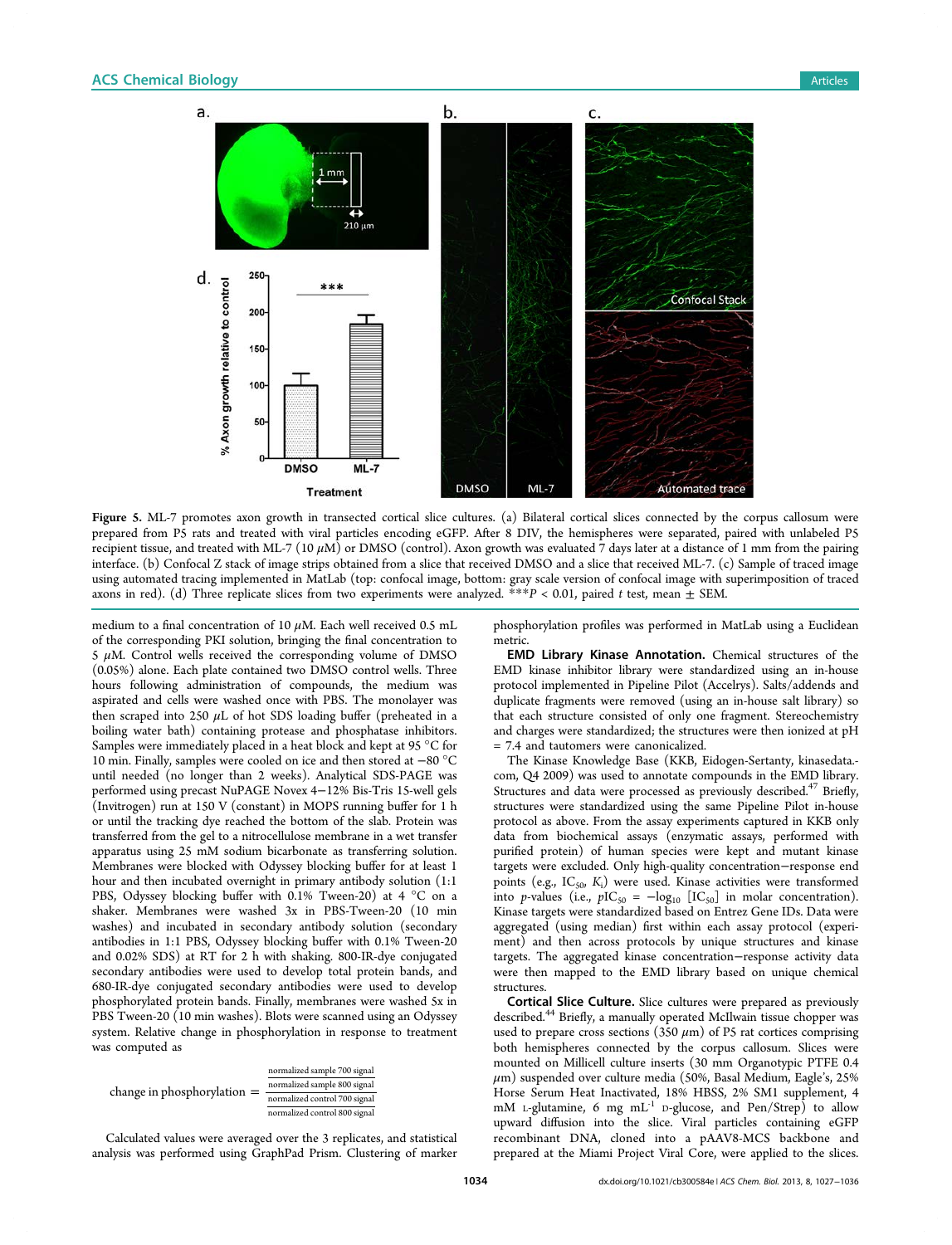<span id="page-8-0"></span>Sections were rinsed 24 h later to remove remaining virus. After 1 week, slices were transected along the midline and paired with fresh contralateral P5 slices that had not been treated with viral particles. Culture media was refreshed with kinase inhibitor added to a final

concentration of 10 μM and subsequently refreshed at 2−3 day intervals. Control slices received the equivalent amount of DMSO (0.1% v/v final concentration). Seven days after pairing and initial treatment, slices were fixed with 4% paraformaldehyde/4% sucrose in PBS at RT for 30−45 min, then rinsed with PBS, and mounted onto glass slides. Confocal microscopy was used to image EGFP+ profiles at 1 mm from the transaction border at multiple Z-planes, which were combined into a single flat image. The automated neurite detection algorithm developed by Wu et al.<sup>[45](#page-9-0)</sup> was used to quantify total axon growth into the imaged strip, reported relative to growth in DMSO control.

## ■ ASSOCIATED CONTENT

## **6** Supporting Information

This material is available free of charge via the Internet at <http://pubs.acs.org>.

## ■ AUTHOR INFORMATION

#### Corresponding Author

\*E-mail: [vlemmon@med.miami.edu;](mailto:vlemmon@med.miami.edu) [jbixby@med.miami.edu](mailto:jbixby@med.miami.edu). **Notes** 

The authors declare no competing financial interest.

#### **ACKNOWLEDGMENTS**

We thank current and former members of the LemBix laboratory for assisting with several steps of this project, especially Y. Shi with the HCA, A. Oliva and T. Slepak with the primary cell culture, and Y. Martinez with the slice cultures. We acknowledge resources from the Center for Computational Science. V.P.L. holds the Walter G Ross Distinguished Chair in Developmental Neuroscience. We thank P. Hong at Brandeis University for providing guidance and executables for the neurite extraction software. This work was supported by grants from the James and Esther King Biomedical Research Program JEK09KW-05 (JLB), the U.S Army W81XWH-05-1-0061 (V.P.L., J.L.B.), the National Institutes of Health [HD057521 (V.P.L.), NS059866 (J.L.B.)], and the Buoniconti Fund.

## ■ REFERENCES

(1) Anderson, K. D. (2004) Targeting recovery: priorities of the spinal cord-injured population. J. Neurotrauma 21, 1371−83.

(2) Cafferty, W. B. J., Mcgee, A. W., and Strittmatter, S. M. (2008) Axonal growth therapeutics: regeneration or sprouting or plasticity? Trends Neurosci. 31, 215−20.

(3) Zhang, J., Yang, P. L., and Gray, N. S. (2009) Targeting cancer with small molecule kinase inhibitors. Nat. Rev. Cancer 9, 28−39.

(4) Klebl, B. M., and Müller, G. (2005) Second-generation kinase inhibitors. Expert Opin. Ther. Targets 9, 975−93.

(5) Pearce, L. R., Komander, D., and Alessi, D. R. (2010) The nuts and bolts of AGC protein kinases. Nat. Rev. Mol. Cell Biol. 11, 9−22.

(6) Pettus, L. H., and Wurz, R. P. (2008) Small molecule p38 MAP kinase inhibitors for the treatment of inflammatory diseases: novel structures and developments during 2006−2008. Curr. Top. Med. Chem. 8, 1452−67.

(7) Duffy, P., Schmandke, A., Schmandke, A., Sigworth, J., Narumiya, S., Cafferty, W. B. J., and Strittmatter, S. M. (2009) Rho-associated kinase II (ROCKII) limits axonal growth after trauma within the adult mouse spinal cord. J. Neurosci. 29, 15266−76.

(8) Don, A. S. A., Tsang, C. K., Kazdoba, T. M., D'Arcangelo, G., Young, W., and Zheng, X. F. S. (2012) Targeting mTOR as a novel therapeutic strategy for traumatic CNS injuries. Drug Discovery Today 17, 861−8.

(9) Michaelevski, I., Segal-Ruder, Y., Rozenbaum, M., Medzihradszky, K. F., Shalem, O., Coppola, G., Horn-Saban, S., Ben-Yaakov, K., Dagan, S. Y., Rishal, I., Geschwind, D. H., Pilpel, Y., Burlingame, A. L., and Fainzilber, M. (2010) Signaling to transcription networks in the neuronal retrograde injury response. Sci. Signaling 3, ra53.

(10) Buchser, W. J., Slepak, T. I., Gutierrez-Arenas, O., Bixby, J. L., and Lemmon, V. P. (2010) Kinase/phosphatase overexpression reveals pathways regulating hippocampal neuron morphology. Mol. Syst. Biol. 6, 391.

(11) Park, K. K., Liu, K., Hu, Y., Kanter, J. L., and He, Z. (2010) PTEN/mTOR and axon regeneration. Exp. Neurol. 223, 45−50.

(12) Loh, S. H. Y., Francescut, L., Lingor, P., Bahr, M., and Nicotera, ̈ P. (2008) Identification of new kinase clusters required for neurite outgrowth and retraction by a loss-of-function RNA interference screen. Cell Death Differ. 15, 283−98.

(13) Lie, M., Grover, M., and Whitlon, D. S. (2010) Accelerated neurite growth from spiral ganglion neurons exposed to the Rho kinase inhibitor H-1152. Neuroscience 169, 855−62.

(14) Samara, C., Rohde, C. B., Gilleland, C. L., Norton, S., Haggarty, S. J., and Yanik, M. F. (2010) Large-scale in vivo femtosecond laser neurosurgery screen reveals small-molecule enhancer of regeneration. Proc. Natl. Acad. Sci. U.S.A. 107, 18342−7.

(15) Swinney, D. C., and Anthony, J. (2011) How were new medicines discovered? Nat. Rev. Drug Discovery 10, 507−19.

(16) Bain, J., Plater, L., Elliott, M., Shpiro, N., Hastie, C. J., McLauchlan, H., Klevernic, I., Arthur, J. S. C., Alessi, D. R., and Cohen, P. (2007) The selectivity of protein kinase inhibitors: a further update. Biochem. J. 408, 297−315.

(17) Ghoreschi, K., Laurence, A., and Shea, J. J. O. (2009) Selectivity and therapeutic inhibition of kinases: to be or not to be? Nat. Immunol. 10, 356−360.

(18) Zhang, J. J.-H., Chung, T., and Oldenburg, K. (1999) A simple statistical parameter for use in evaluation and validation of high throughput screening assays. J. Biomol. Screening 4, 67−73.

(19) Anastassiadis, T., Deacon, S. W., Devarajan, K., Ma, H., and Peterson, J. R. (2011) Comprehensive assay of kinase catalytic activity reveals features of kinase inhibitor selectivity. Nat. Biotechnol. 29, 1039−45.

(20) Loudon, R. P., Silver, L. D., Yee, H. F., and Gallo, G. (2006) RhoA-kinase and myosin II are required for the maintenance of growth cone polarity and guidance by nerve growth factor. J. Neurobiol. 66, 847−67.

(21) Gallo, G. (2006) RhoA-kinase coordinates F-actin organization and myosin II activity during semaphorin-3A-induced axon retraction. J. Cell Sci. 119, 3413−23.

(22) Gallo, G., Yee, H. F., and Letourneau, P. C. (2002) Actin turnover is required to prevent axon retraction driven by endogenous actomyosin contractility. J. Cell Biol. 158, 1219−28.

(23) Monnier, P. P., Sierra, A., Schwab, J. M., Henke-Fahle, S., and Mueller, B. K. (2003) The Rho/ROCK pathway mediates neurite growth-inhibitory activity associated with the chondroitin sulfate proteoglycans of the CNS glial scar. Mol. Cell. Neurosci. 22, 319−330.

(24) Minase, T., Ishima, T., Itoh, K., and Hashimoto, K. (2010) Potentiation of nerve growth factor-induced neurite outgrowth by the ROCK inhibitor Y-27632: a possible role of  $IP_3$  receptors. Eur. J. Pharmacol. 648, 67−73.

(25) Lingor, P., Teusch, N., Schwarz, K., Mueller, R., Mack, H., Bahr, ̈ M., and Mueller, B. K. (2007) Inhibition of Rho kinase (ROCK) increases neurite outgrowth on chondroitin sulphate proteoglycan in vitro and axonal regeneration in the adult optic nerve in vivo. J. Neurochem. 103, 181−9.

(26) Feng, Y., Yin, Y., Weiser, A., Griffin, E., Cameron, M. D., Lin, L., Ruiz, C., Schürer, S. C., Inoue, T., Rao, P. V., Schröter, T., and Lograsso, P. (2008) Discovery of substituted 4-(pyrazol-4-yl)-phenylbenzodioxane-2-carboxamides as potent and highly selective Rho kinase (ROCK-II) inhibitors. J. Med. Chem. 51, 6642−5.

(27) Diez, H., Garrido, J. J., and Wandosell, F. (2012) Specific roles of Akt iso forms in apoptosis and axon growth regulation in neurons. PloS One 7, e32715.